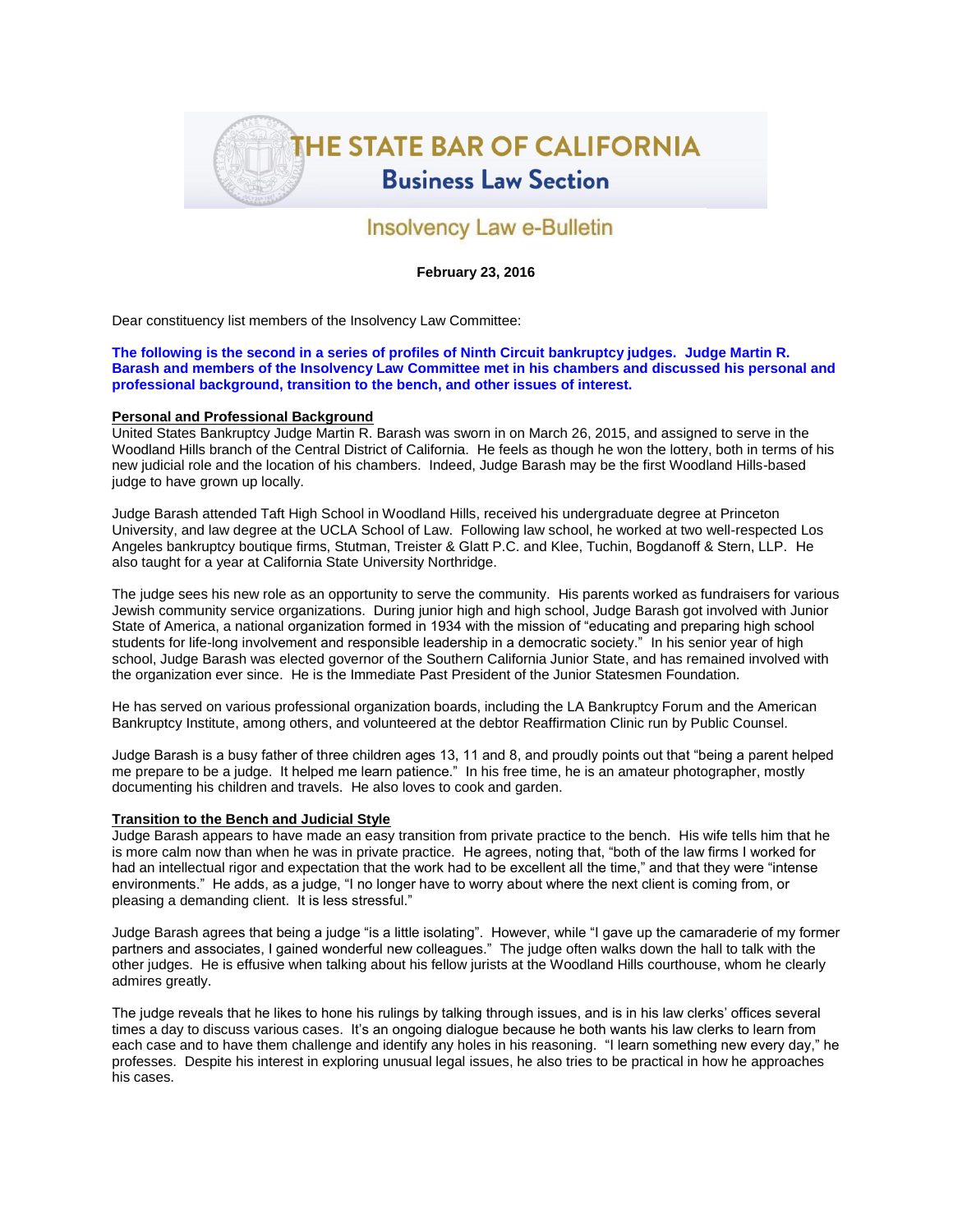Judge Barash tries to create an environment where his two law clerks, Enid M. Colson and Ahree Song, feel comfortable expressing their views freely. He has one of his law clerks observe all court hearings, take notes, keep track of rulings and make observations. "My clerks take the laboring oars," he says.

Judge Barash states that he has a reasonably sized docket, but does not yet have a point of reference. Although some rulings are taken under submission, he tries to announce his rulings at the hearings, commenting, "I don't want to be the guy who falls behind."

### **The Judge's View of Attorneys Appearing Before Him**

Although the judge knows and has worked with many Los Angeles bankruptcy attorneys, not many of them have appeared before him yet. For attorneys who do, he focuses on the facts and the law and tries not to be influenced by what he knows about their personalities and styles. Judge Barash tries to keep biases in mind, commenting that "it is the unexamined bias that is dangerous."

There are challenges that he did not foresee. For example, "what does a judge do when an attorney misses an argument or doesn't do as good a job as you might do? Do you punish the lawyer's client or find a way to get to justice?" Judge Barash's style is to sort through and test the arguments to get to the right answer.

#### **Advice to Attorneys Appearing Before Judge Barash**

When asked whether he models his judicial style on a specific judge, Judge Barash reveals that he looks to many judges whom he admires. He singles out the Honorable William J. Lasarow, a former bankruptcy judge in the Central District of California, stating that, "he exemplified open-mindedness, had an innate sense of getting parties to a place that is reasonable, was gentlemanly, and I thought the world of him."

The judge has not yet filled out the Judicial Practices Survey, but advises attorneys to "be more familiar with the local rules and what they require, the sometimes overlooked need for evidence, and paying attention to service issues." He emphasizes that he, "takes service issues very seriously, especially where there is no opposition filed. There must be due process." Judge Barash reviewed most of the courtroom procedures followed by other judges in the Central District and took the parts that he thought would work best in his courtroom. "I try to improve customer service" through the courtroom procedures.

The judge does not always issue tentative rulings in advance of hearings, and he sometimes states the tentative only after taking the bench. He posts a tentative when the issues are clear or when the answer has crystalized in his mind before the hearing. Judge Barash likes having a dialogue with attorneys in his courtroom. Although he often sticks to his tentative rulings, he sees oral argument as a valuable part of the process, and has been swayed by oral arguments on occasion. Such courtroom dialogue often tests the judge's analysis of the issues, often confirming his pre-hearing analysis.

One procedure where Judge Barash may diverge from the majority of Central District bankruptcy judges is the use of direct testimony by declaration, as opposed to live testimony. He notes that "the default rule is direct testimony by declaration, but I have seen in my practice the value of live testimony. Witness credibility is easier to assess in person." The judge comments that "declarations streamline what we do but there are also virtues to live testimony."

On settlement, the judge reflects that "the fastest way to settlement discussions is to set a trial date. Part of my job is to encourage settlement."

Judge Barash is cognizant of the costs associated with the bankruptcy process, and the barriers these costs can pose to gaining access to justice. It is clear that the judge views his role as part of a larger landscape of improving government through dedicated service. "People these days don't feel like government listens to them," he says. "I feel like the one thing I can do is listen to people with respect and have them know that they've been heard. The strength of institutions is directly related to the esteem in which people hold them." He concludes by stating, "this is the world's greatest job. I can really make a difference one person at a time. It's an incredible gift, privilege and honor."

**This e-Bulletin was written by Corey R. Weber, a partner at Brutzkus Gubner Rozansky Seror Weber LLP in Woodland Hills, California and Co-Chair of the ILC [\(cweber@brutzkusgubner.com\)](mailto:cweber@brutzkusgubner.com), Uzzi O. Raanan, partner at Danning, Gill, Diamond & Kollitz, LLP in Los Angeles, California, Vice Chair of the California State Bar's Business Law Section and past Co-Chair of the ILC [\(uraanan@dgdk.com\)](mailto:uraanan@dgdk.com), and Asa S. Hami, an attorney at SulmeyerKupetz, A Professional Corporation in Los Angeles, California and Co-Vice Chair of the ILC [\(ahami@sulmeyerlaw.com\)](mailto:ahami@sulmeyerlaw.com).**

Thank you for your continued support of the Committee.